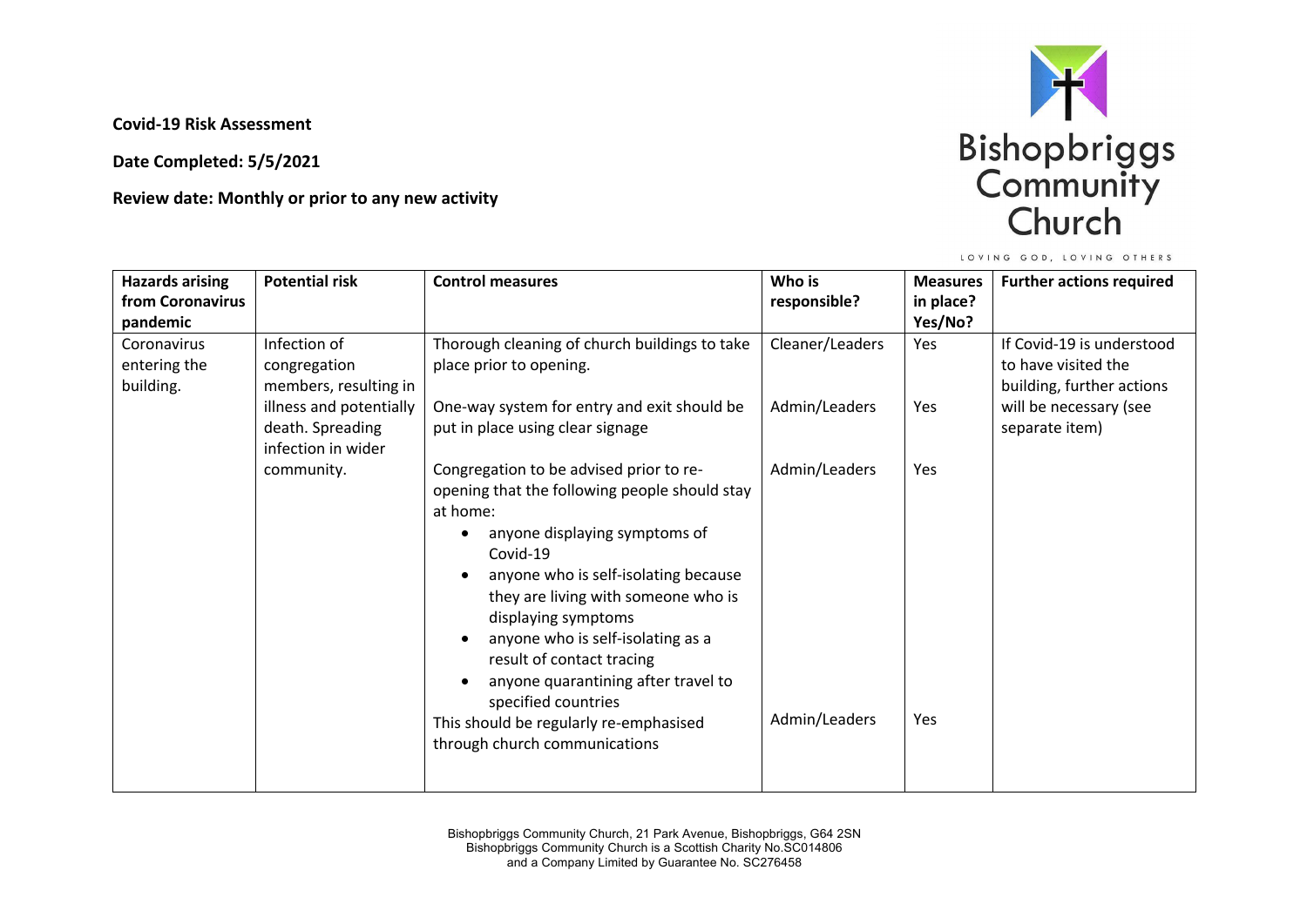| Coronavirus<br>entering the<br>building. | Infection of<br>congregation<br>members, resulting in<br>illness and potentially<br>death. Spreading<br>infection in wider<br>community. | Only the sanctuary area will be accessible to<br>the public unless otherwise agreed by Core<br>Leaders. Other areas will only be used on<br>producing a risk assessment relevant to their<br>particular activities and it must comply with<br>our own. | Core Leaders             | Yes        | This affects kids/youth<br>work and any lets who<br>would use the building |
|------------------------------------------|------------------------------------------------------------------------------------------------------------------------------------------|--------------------------------------------------------------------------------------------------------------------------------------------------------------------------------------------------------------------------------------------------------|--------------------------|------------|----------------------------------------------------------------------------|
|                                          |                                                                                                                                          | Toilets will be available on a 'one in one out'<br>basis due to the corridor being narrow. It<br>should be stressed that these should be used<br>only when necessary. Hand sanitiser should<br>be used on entry to the toilet area.                    | Core Leaders/<br>Admin   | Yes        | Potential purchasing of<br>engaged sign                                    |
|                                          |                                                                                                                                          | Hand-sanitising provision will be made<br>available and must be used on entry and exit<br>to the building.                                                                                                                                             | Admin/Stewards           | Yes        |                                                                            |
|                                          |                                                                                                                                          | Temperature taken upon entry using an<br>infrared forehead thermometer. Anyone<br>showing a high temperature (37.8°C or<br>higher) to be sent home immediately and<br>encouraged to follow NHS guidance.                                               | Stewards                 | Yes        |                                                                            |
|                                          |                                                                                                                                          | Anyone becoming unwell with symptoms of<br>Covid-19 in the church building to be sent<br>home immediately and encouraged to follow<br>NHS guidance.                                                                                                    | Stewards                 | <b>Yes</b> |                                                                            |
|                                          |                                                                                                                                          | Posters to be displayed in the church building<br>stating the above measures.                                                                                                                                                                          | Core<br>Leaders/Stewards | Yes        |                                                                            |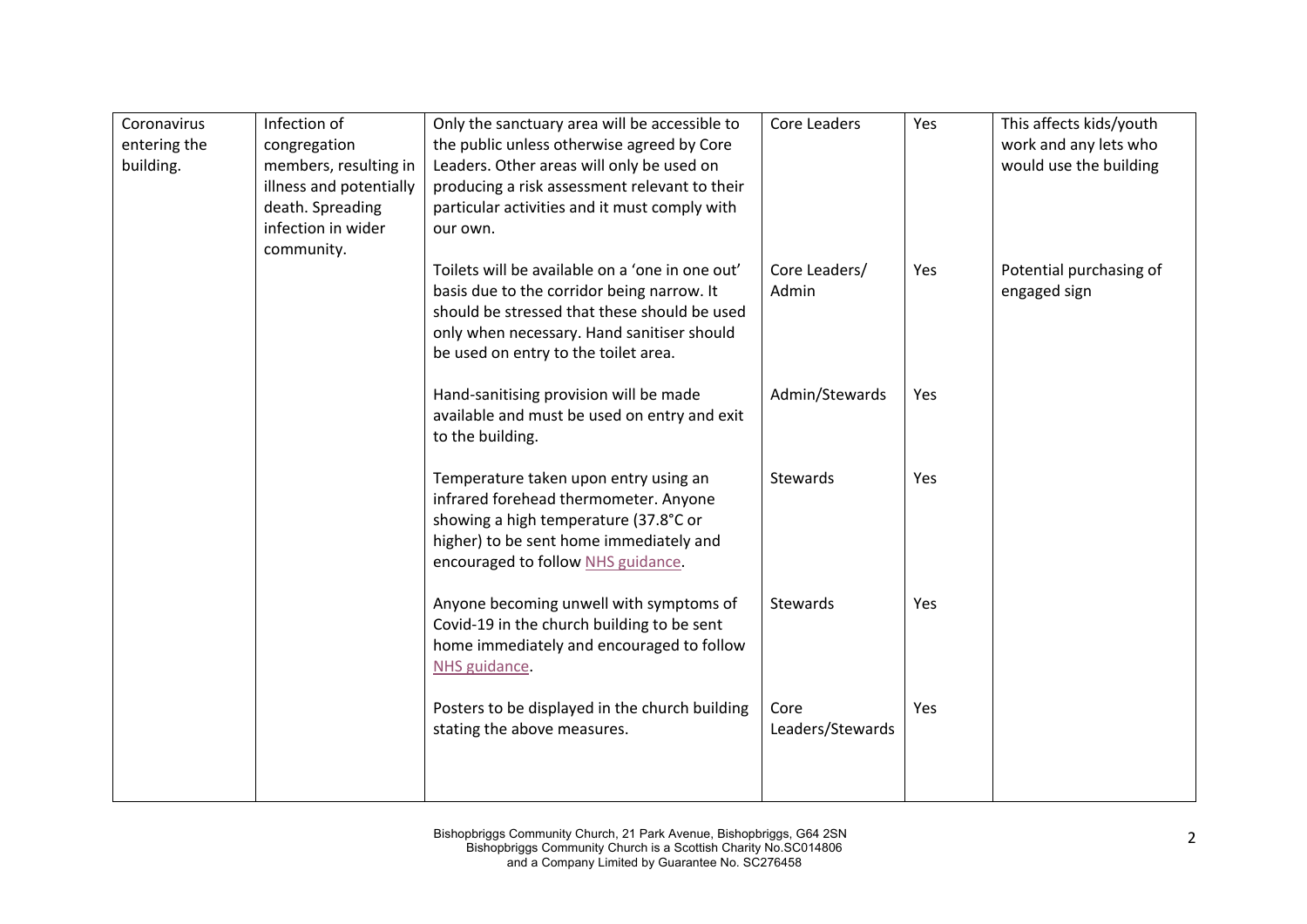|                                                                                  |                                                                                                                                                                                                | Names and contact numbers of congregation,<br>including all leaders present, to be collected<br>on entry in line with Scottish Government<br>Test and Protect strategy. (Detailed advice on<br>this and a model privacy notice can be found<br>here.)                                                                                                                                                                                                                                                                                                              | Admin                   | Yes                                     | These need to be stored<br>safely for 21 days and<br>then destroyed           |
|----------------------------------------------------------------------------------|------------------------------------------------------------------------------------------------------------------------------------------------------------------------------------------------|--------------------------------------------------------------------------------------------------------------------------------------------------------------------------------------------------------------------------------------------------------------------------------------------------------------------------------------------------------------------------------------------------------------------------------------------------------------------------------------------------------------------------------------------------------------------|-------------------------|-----------------------------------------|-------------------------------------------------------------------------------|
|                                                                                  |                                                                                                                                                                                                | If anyone who has attended the church<br>building has a possible case of Covid-19<br>infection, the building to be closed and<br>thoroughly cleaned, following section 2.5 of<br>Health Protection Scotland Covid-19:<br>guidance for non-healthcare settings                                                                                                                                                                                                                                                                                                      | Core<br>Leaders/Cleaner | Yes                                     |                                                                               |
| <b>Hazards arising</b><br>from Coronavirus<br>pandemic                           | <b>Potential risk</b>                                                                                                                                                                          | <b>Control measures</b>                                                                                                                                                                                                                                                                                                                                                                                                                                                                                                                                            | Who is<br>responsible?  | <b>Measures</b><br>in place?<br>Yes/No? | <b>Further actions required</b>                                               |
| Transmission of<br>Coronavirus to an<br>individual from<br>an infected<br>person | Infection of<br>congregation<br>members, resulting in<br>illness and potentially<br>death. Spreading<br>infection in wider<br>community. Church<br>becoming a super-<br>spreader of the virus. | To ensure everyone maintains a 2-metre<br>physical distance from others outside their<br>family group while in and around the<br>building:<br>seating (or marked spaces for<br>wheelchair users) to be set out 2<br>metres apart or fixed seating to be<br>marked clearly with spaces 2 meters<br>apart<br>Tables for café church will be set out<br>$\bullet$<br>in accordance with the Hospitality<br>and Tourism Sector Guidance with<br>1m physical distancing in place<br>Floor markings to be used to control<br>$\bullet$<br>crowding at pinch points, e.g. | Core<br>Leaders/Admin   | Yes                                     | Stewards to be trained<br>prior to opening- could be<br>done by a short video |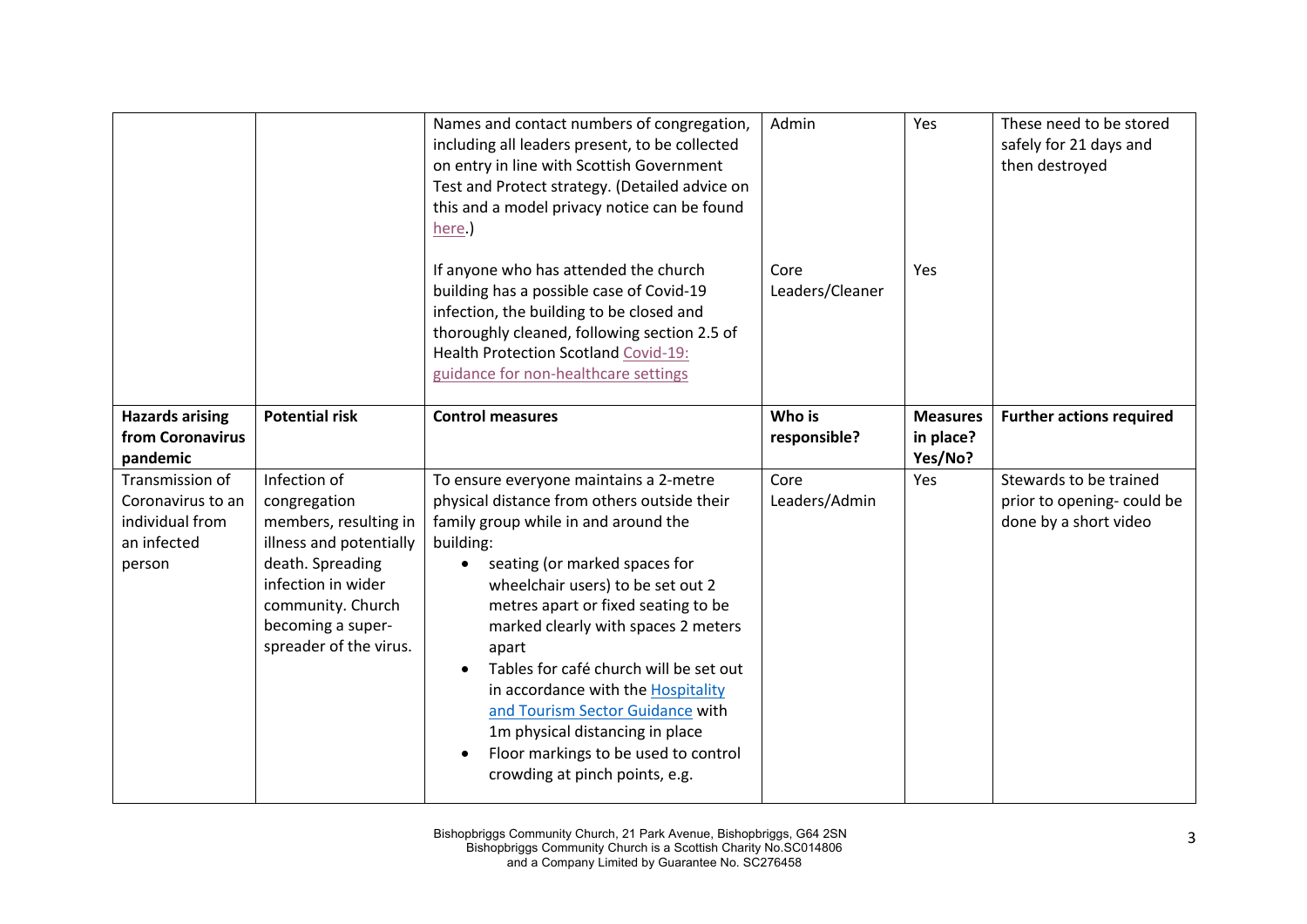|  | doorways, and to ensure a one-way<br>system.<br>Welcome team/stewards to be<br>trained to ensure people abide by<br>physical distancing requirements<br>Queuing for entry to the building<br>must be physically distanced and<br>entry only when invited by a steward<br>Clear signage to be displayed<br>emphasising the need to remain 2<br>metres apart<br>All physical contact to be avoided<br>(e.g. hugs, handshakes etc)                                          |                          |     |                                                                                                                                      |
|--|--------------------------------------------------------------------------------------------------------------------------------------------------------------------------------------------------------------------------------------------------------------------------------------------------------------------------------------------------------------------------------------------------------------------------------------------------------------------------|--------------------------|-----|--------------------------------------------------------------------------------------------------------------------------------------|
|  | A safe maximum number of attendees to be<br>identified in accordance with safe capacity of<br>the building; beyond this, further arrivals to<br>be politely told the building is now full.                                                                                                                                                                                                                                                                               | Core<br>Leaders/Stewards | Yes | Pre-booking registration<br>system to be in place.                                                                                   |
|  | Those who are in the extremely vulnerable or<br>vulnerable category will be asked to comply<br>with specific government guidance as and<br>when it is given and the leadership will<br>ensure that they will be appropriately<br>supported in their choice to participate in<br>church life in a way that meets their own<br>individual needs and preferences whilst<br>safeguarding their own health, safety and<br>welfare and those of the wider church<br>community. | Core<br>Leaders/Admin    | Yes | Newssheet, emails, social<br>media and video releases<br>and leaders responsible<br>will continue to<br>communicate this<br>message. |
|  | Congregation to be required to wear a face<br>mask while in the building, except when                                                                                                                                                                                                                                                                                                                                                                                    | Stewards/All             | Yes | A back up supply of<br>facemasks will be<br>available.                                                                               |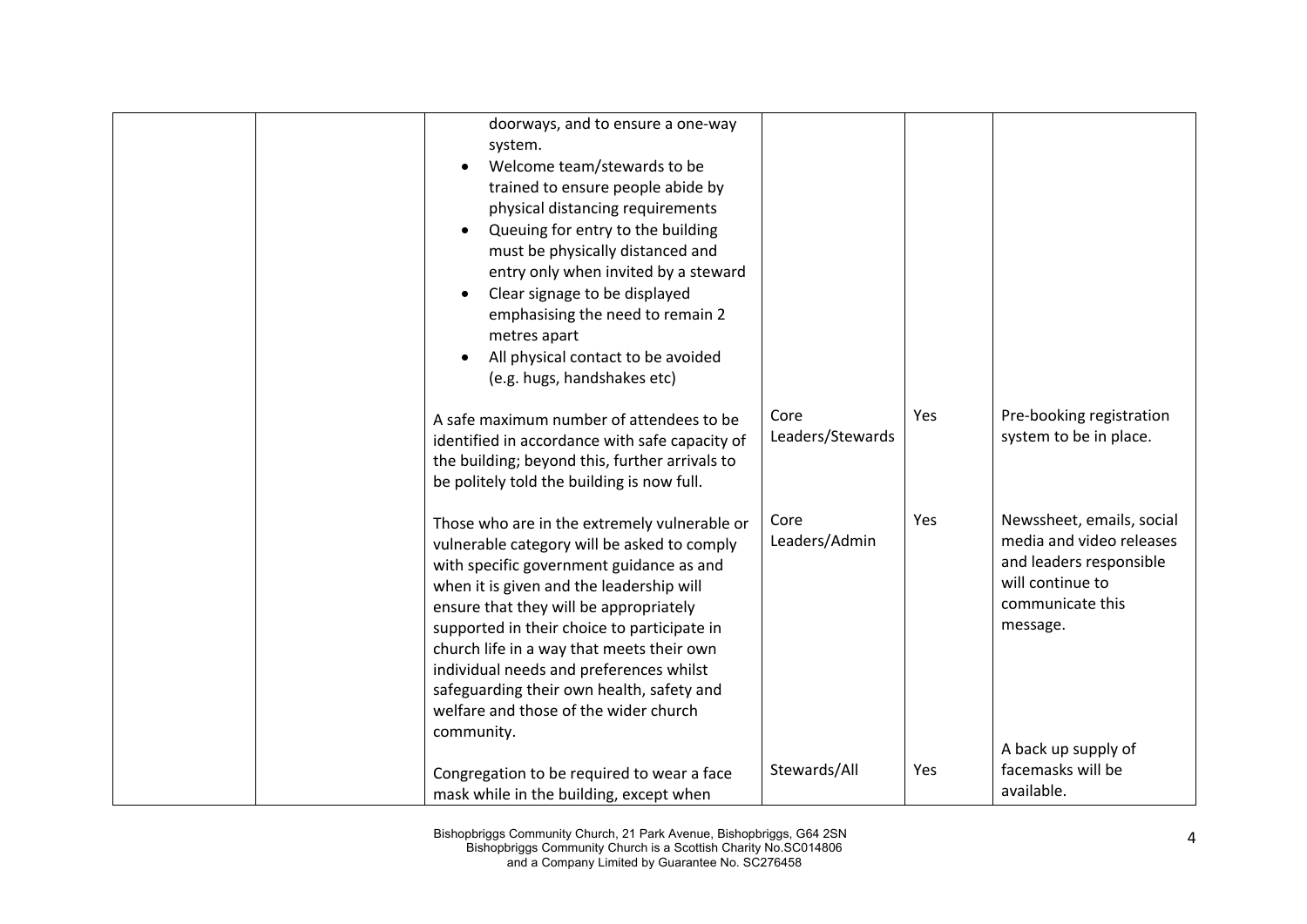|                                                        |                                                                   | eating and/or drinking in line with Hospitality<br>and Tourism Sector Guidance                                                                                                                                               |                                                   |                                         | Leaders will reiterate.                                                            |
|--------------------------------------------------------|-------------------------------------------------------------------|------------------------------------------------------------------------------------------------------------------------------------------------------------------------------------------------------------------------------|---------------------------------------------------|-----------------------------------------|------------------------------------------------------------------------------------|
|                                                        |                                                                   | Communal singing or declaration not to take<br>place.                                                                                                                                                                        | Service Leaders/<br>Core Leaders                  | Yes                                     |                                                                                    |
|                                                        |                                                                   | A maximum of one person to sing from the<br>front, behind a plexiglass screen.                                                                                                                                               | Worship Leader                                    | Yes                                     |                                                                                    |
|                                                        |                                                                   | Where possible, ventilation to be improved<br>by opening windows.                                                                                                                                                            | Person on duty                                    | Yes                                     |                                                                                    |
| <b>Hazards arising</b><br>from Coronavirus<br>pandemic | <b>Potential risk</b>                                             | <b>Control measures</b>                                                                                                                                                                                                      | Who is<br>responsible?                            | <b>Measures</b><br>in place?<br>Yes/No? | <b>Further actions required</b>                                                    |
| Transmission of<br>Coronavirus from<br>a contaminated  | Infection of<br>congregation<br>members, resulting in             | Doors to be left open where possible to<br>minimise contamination from handles.                                                                                                                                              | Person on duty                                    | Yes                                     |                                                                                    |
| surface                                                | illness and potentially<br>death. Spreading<br>infection in wider | Frequently touched surfaces to be cleaned<br>regularly with sanitiser<br>Books and Bibles not to be distributed.                                                                                                             | Stewards                                          | Yes                                     |                                                                                    |
|                                                        | community. Church<br>becoming a super-<br>spreader of the virus.  | Foyer to be cleared of leaflets etc that can be<br>touched or shared                                                                                                                                                         | Admin                                             | Yes                                     |                                                                                    |
|                                                        |                                                                   | Sharing of toys or books by children from<br>different households to be avoided.                                                                                                                                             | Parents                                           | Yes                                     |                                                                                    |
|                                                        |                                                                   | Offering plate/basket not to be passed round.<br>People to be encouraged to give by other<br>methods such as bank transfer or standing<br>order. If cash is being managed it should be<br>left for 72 hours before counting. | Core leaders/<br>service leaders/<br>finance team | Yes                                     | Use of donation box which<br>could be kept in locked<br>place until safe to count. |